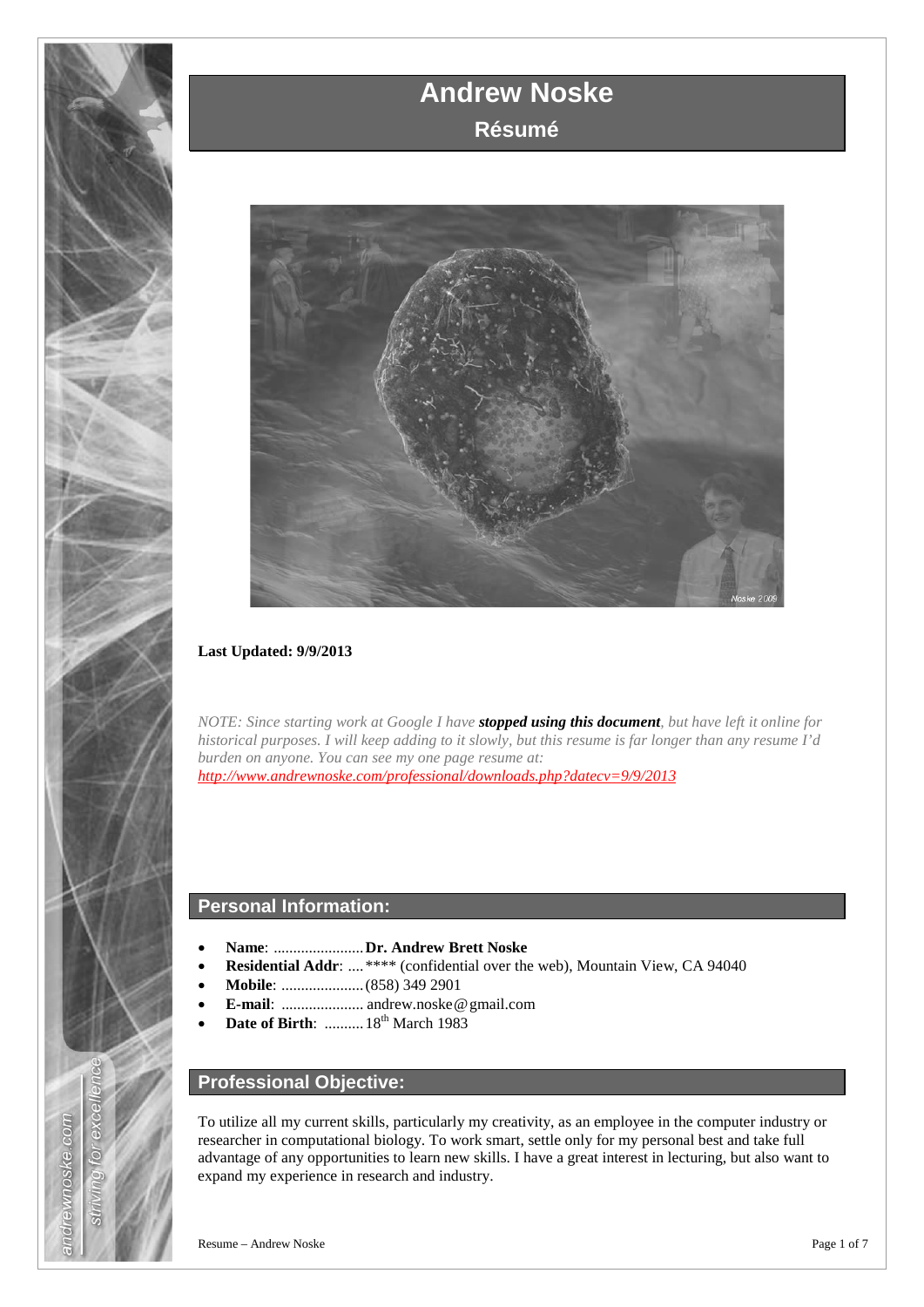

# **Education:**

### **2005-2009 PhD in Computational and Cell Biology The University of Queensland (UQ), Brisbane**

Completed a PhD at the Institute for Molecular Bioscience (IMB) at UQ in receipt of an Australian Postgraduate Award (APA) scholarship (2005-2009).

Thesis: "*Multi-scale, spatio-temporal analysis of mammalian cell tomograms*"

Topic: A multi-disciplinary project combining computer science and image processing with cell biology, electron tomography and structural biology, as part of a larger "Visible Cell" project at UQ.

#### **2001-2004 Bachelor of Information Technology with Honours James Cook University (JCU), Cairns**

Completed Bachelor of IT (Professional Strand) with Class 1A Honours at JCU in Dec 2004 in receipt of:

- Faculty of Science and Engineering Scholarship (2001)
- Software Engineering Australia (SEA) Scholarship (2001)
- Bioinformatics Honours Scholarship JCU (2004)
- University Medal (2004)

Thesis: "*Efficient Algorithms for Molecular Dynamics Simulations*".

#### **Honours Year Results:**

| Honours Project (full year course)HD |
|--------------------------------------|
| Computer Science Theory TopicsC      |
| Topics in Systems and NetworksHD     |
| Third Year Results:                  |
|                                      |
| Internet TechnologyHD                |
| Advanced Database ManagementHD       |
| Discrete Mathematical Foundations HD |
| <b>Second Year Results:</b>          |
| Internetworking 1 HD                 |
| Object Oriented ProgrammingHD        |
| Operating SystemsHD                  |
| Data CommunicationHD                 |
| First Year Results:                  |
| Intro. to Computer Science 1HD       |
| Intro. to Information SystemsHD      |
| Intro. to Information Technology HD  |
| Mathematical Foundations HD          |

Literature Review and Research............HD Scientific Research Methods.................HD

IT Project 2............................................HD Fundamentals Software Engineering.....D Object Oriented Software Engineering .HD Computer Graphics ...............................HD

| Data Structures & AlgorithmsHD |  |
|--------------------------------|--|
| Computer ArchitectureHD        |  |
| Advanced MultimediaHD          |  |
|                                |  |

Intro. to Computer Science 2.................D Effective Writing...................................D Intro. to Multimedia ..............................HD Statistics and Data Analysis..................HD

### **1996-2000 Smithfield State High School (SSHS), Cairns**

#### **Senior Certificate**

- Overall Position .................................**2** *(top 8% of state)*
- QCS Result ........................................**A**
- Field Positions....................................**10** *(top mark)* for all fields

#### **Senior Exit Statement:**

| Graphics (one semester off-line) VHA |  |
|--------------------------------------|--|
| $= subject \, dux$                   |  |

#### **1987-1995 Nakara Primary School, Darwin**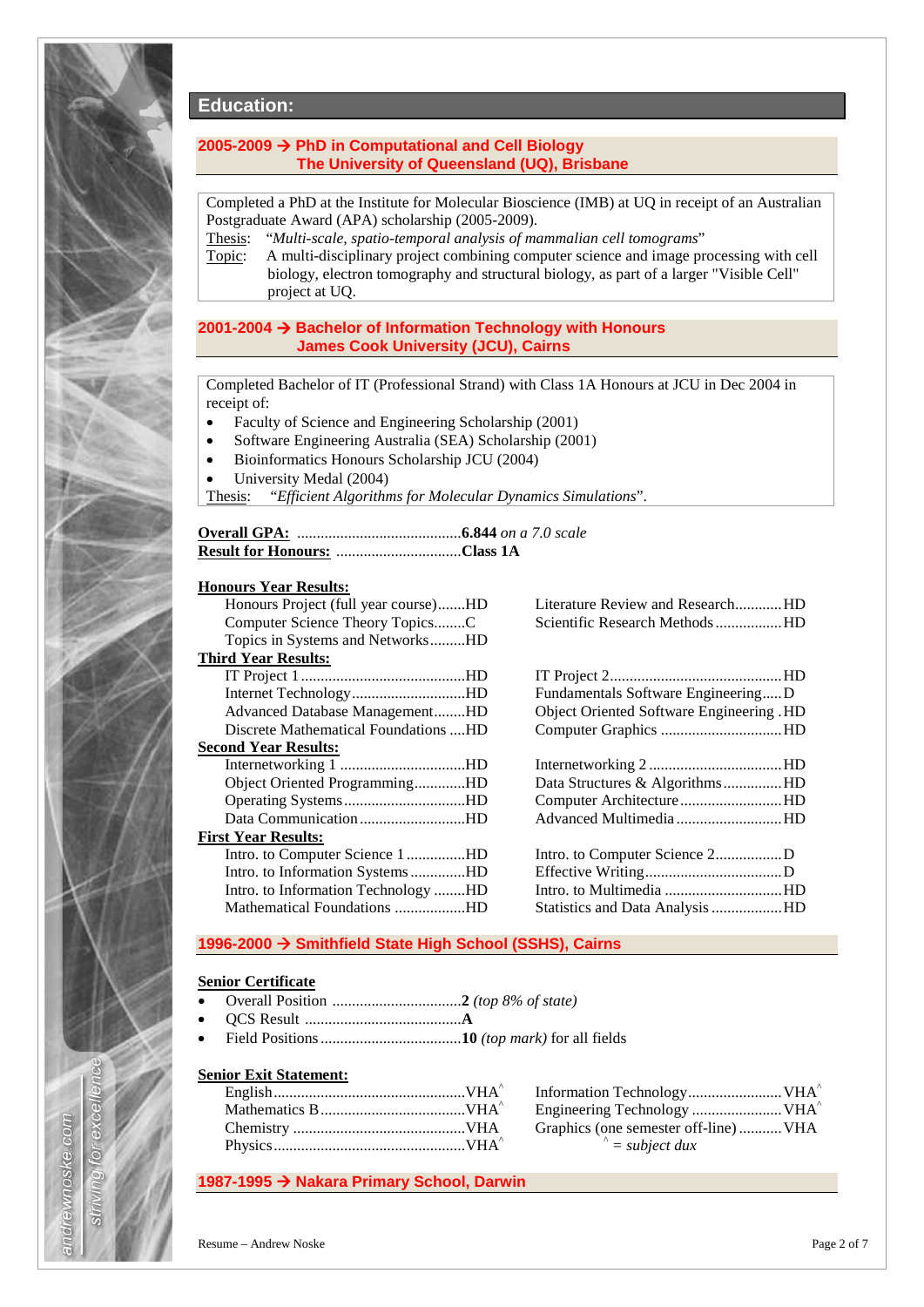# **Work Experience:**

*NOTE: I have marked my most notable work experience and achievements with this symbol:* **\***

| 2012-current  Software engineer at Google, Mountain View, working on Google Maps. ***  |
|----------------------------------------------------------------------------------------|
| 2010-2012 Postdoctoral employee at the The National Center for Microscopy and Imaging  |
| Research (NCMIR) at the University of California, San Diego. **                        |
| 06-07/2006  Game development - designed an educational 3D game for Brad Marsh.         |
| 03-10/2004  Part-time tutoring at James Cook University, for the following subjects:   |
| "Software Engineering" (2004 sem1), "Object Oriented Software Engineering"             |
| (2004 sem2), "Computer Graphics" (2004 sem2). **                                       |
| 03-10/2003  Part-time tutoring at James Cook University, for the following subjects:   |
| "Multimedia 2" (2003 sem1), "Internetworking 1" (2003 mid-year block),                 |
| "Internetworking $2$ " (2003 sem2). **                                                 |
| 03/2004  Web form development - created a multi-page web survey for Lyn Courtney, in   |
| charge of the JCU Mentors program.                                                     |
| 01-03/2003  Web designer - designed dynamic website for Queensland Senator Jan         |
| McLucas, Cnr Shields and Grafton Sts, Cairns. **                                       |
| 01-02/2003  Web animator - designed Flash animations for Tescorp, Cairns.              |
| 01/2002  Fuel attendant at Clifton Beach Village, Captain Cook Highway, Cairns.        |
| 10-12/2001  Data entry for URS Australia.                                              |
| 08/1999  Work experience assisting at Flanagan Consulting Group, Cairns.               |
| 1990-1999  Casual field assistant – mammal trapping, bird netting, fish collecting and |
| animal spotlighting for scientific surveys for K. Martin (environmental                |
| consultant).                                                                           |
| $01-05/1997$ Casual laboratory assistant – fish survey and sorting aquatic macro       |
| invertebrates under microscope for S. Barclay.                                         |

### **Awards and Achievements:**

#### **General Academic:**

- *2008* Biochemical Journal Young Investigator Award *(for best presentation at Queenstown Biology Meeting)* **\*\***
- *2007* Runner-up for Olympus Life Science Postgrad Travel Award
- *2007* One of three finalists for Roche Award for Postgrad Career Development **\***
- *2005* Offered APA Scholarship at UQ accepted **\*\*\***
- *2005* Offered APA Scholarship at JCU, QUT and UNSW, with Vice Chancellor's top-up at QUT and top-up at JCU – not accepted
- *2004* Awarded University Medal (JCU) **\*\*\***
- *2004* Don Close Medal for Science, Engineering and Information Technology *(for best results & community service in the Faculty)* **\*\*\***
- *2001* UNSW Computer Science Co-op Scholarship finalist **\***
- *2001 •* Software Engineering Australia (SEA) Scholarship **\*\***
- *2002* Became member of Golden Key society *(offered to top 15% of students worldwide)*
- *2001* JCU Faculty of Science and Engineering Scholarship accepted **\*\*\***
- *2000* SSHS *Subject Dux* IT, Engineering Technology, English, Mathematics B, Physics **\***
- *1997-2000* SSHS Year Level Dux Grade 9 *(1997)*, Grade 10 *(1998)* & School Dux *(2000)* **\*\***
- *1996-2000* SSHS Award of Excellence for Academic Performance
- *1997* Academic Scholarship to Trinity Anglican School Cairns *1997-2000* not accepted

### **Science:**

excell

**PO** 

Stiriving

andrewnoske.com

- *2011* Winner and top 10 for the video and illustration categories of the NSF International Science & Engineering Visualization Challenge. **\***
- *2000* Certificate of Merit in BHP Science Award (technology section)
- *2000* Silver CREST Award (CSIRO) **\***
- *1999* Entrant in the 1999 Rotary National Youth Science Forum
- *1999* Finalist (one of 16) in the 1999 BHP Science Awards **\*\***
- *1999* Australian nominee (one of three) for Stockholm Junior Water Prize **\***
- *1998* Spaghetti Bridge Building competition, Cairns Show (4th place)
- *1994-1999* Australian Schools Science Competition *1994* (Credit), *1995* (Distinction), *1996* (Credit), *1997* (Distinction), *1998* (Distinction), *1999* (Credit)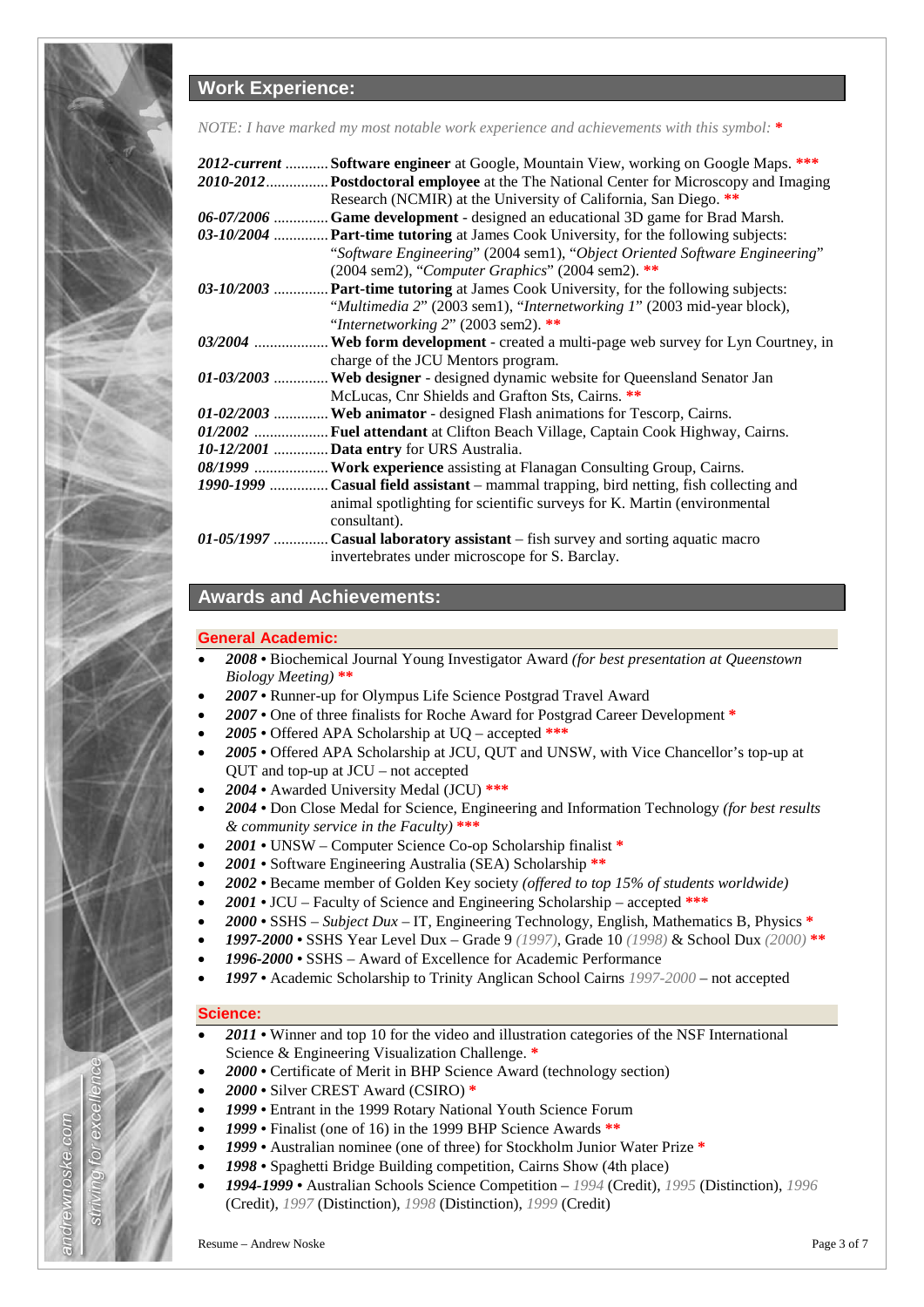#### **Information Technology:**

- *2004* Don Close Prize in Software Engineering **\***
- *2004* Hunter Medal in Computer Science **\*\***
- *2004* Bioinformatics Honours Scholarship JCU accepted **\***
- *2001* JCU Software Engineering Australia (SEA) Scholarship accepted **\***
- *2000* Finalist Far North Qld & Business Liaison Assoc. IT Awards for Grade 12
- *1999* Finalist in Asia-Pacific Qld IT&T Awards
- *1999* Web Page Design Competition (Business Liaison Assoc. Inc, Cairns) 3rd place

#### **Mathematics:**

• *1994-2000 •* Australian Mathematics Competition for Westpac Awards – *1994* (Distinction), *1995* (Distinction), *1997* (Distinction), *1998* (Distinction), *1999* (Credit), *2000* (Distinction)

#### **English:**

- *2000* Dorothea Mackellar National Poetry Competition for Schools Highly Commended **\***
- *1997-1999* Australian Schools English Comp. *1997* (Credit), *1998* (Distinction), *1999* (Credit)

#### **Community Service:**

- *2008* Organized and hosted the first IMBcom Great Debate *a comic debate attended by ~150*
- *2007* Secretary for Students of the Institute for Molecular Bioscience Assoc. (SIMBA)
- *2005-2006* Webmaster for SIMBA student club at UQ
- *2006-2007* Treasurer for UQDance club at UQ *helped increase membership from 160 to >800*
- *2004* Mentor in JCU's Student Mentoring Program **\*\***
- *2003* Secretary of Cairn's JCU computer club
- *2002-2004* Student Rep for 3 undergraduate JCU computing subjects & 2 postgraduate subjects
- *2000* Senior First Aid Certificate (St Johns Ambulance)
- *2000* SSHS School Captain School Captain's Trophy **\***
- *1997-2000* SSHS Award of Merit for Community Service *1997*, Award of Excellence for Community Service – *1998, 1999, 2000*
- *1996-2004* Assistance with SWAD (Students With A Disability) & YAAFA (Young Adults Aiming for Acceptance) (local social group for intellectually disabled) **\***
- *1995 •* Australia Day Council, Northern Territory Inc Student Citizen Award
- *1995 •* Nakara Primary School *–* Citizen of the Year Award (Year 7)

#### **Culture:**

- *2000* SSHS Apex Cultural Award shield **\***
- *1997-2000* SSHS Award of Merit for Cultural Activities *1997*, *Award of Excellence for Cultural Activities* – *1998, 1999, 2000*
- *1995* North Australian Eisteddfod; Highly Commended in woodwind (saxophone) solo
- *1994* Australian Music Examinations Board; 'A' grading in Preliminary Grade Pianoforte

#### **Other:**

excell

ð

Stiriving

andrewnoske.com

- *1998* Royal Life Saving Society Australia Bronze Medallion
- *1993-1997* Tennis Trophies Most Improved *1993*, Competition Premiers *1995*
- *1995* Special Award Tournament of the Minds NT Dept Education

#### **Participant in:**

- *2007* IMBcom BioBusiness Retreat/Commercialization Workshop
- *2000* SOCOG (Organising Committee for the Olympic Games) Youth Ambassador
- *2000* Great Debate for Qld Council of Parents & Citizens Assoc. (QCPCA) State Conference
- *2000* Student Support Team and Guardian Angels Program SSHS
- *2000* Lions Youth of the Year Quest Zone finals
- *1998-2000* FNQ Eisteddfod Saxophone Ensemble *1998, 1999, 2000*
- *1996-2000* SSHS Concert Band *1996-2000*, SSHS Stage Band *1998-2000* **\***
- *1998* The Siemens Science Experience *(for Year 10 students at JCU)*
- *1998-2000* SSHS Student Council **\***
- *1998-1999* Schools Debating Competition **\***
- *1999* AYDP Student Leadership Conference, Townsville
- *1999* QANTM Cybercamp, Tropical North Queensland Institute of TAFE **\***
- *1999* BHP Science Camp, Melbourne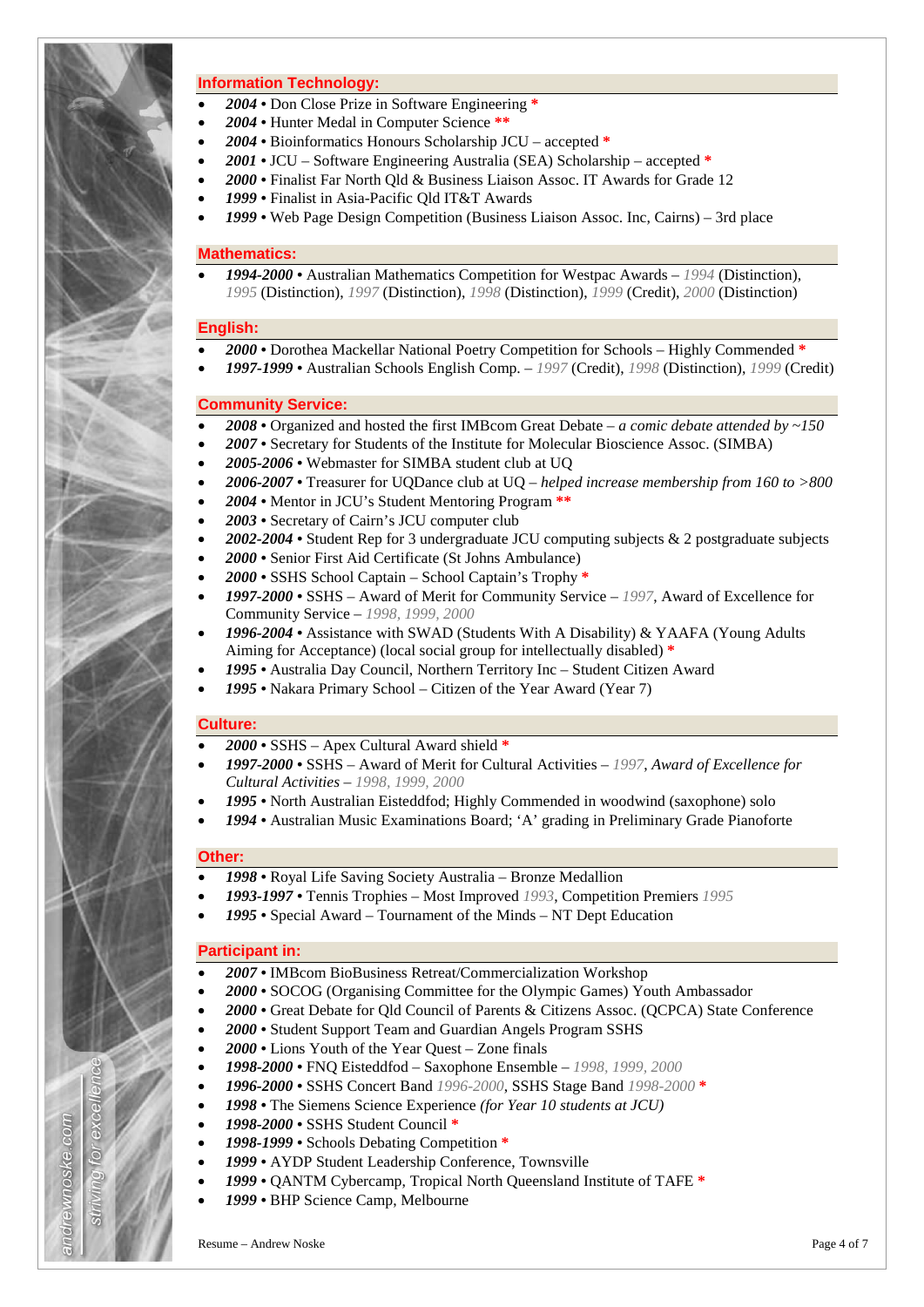## **Highlighted Publications:**

- **AB Noske**, AJ Costin, GP Morgan and BJ Marsh. Expedited approaches to whole cell electron tomography and organelle mark-up in situ in high-pressure frozen pancreatic islets, (2007) *J Struct Biol.* 161:298-313.
- **AB Noske**, BJ Marsh. Mapping the beta cell in 3D at the nanoscale using novel cellular electron tomography and computational approaches. (2011) *BetaSys - Systems biology of regulated exocytosis in pancreatic beta cells*. Springer-Verlag. Chapter 9.
- T McComb, O Cairncross, **AB Noske**, DL Wood, BJ Marsh and MA Ragan. Illoura<sup>TM</sup>: a software tool for analysis, visualization and semantic querying of cellular and other spatial biological data. *Bioinformatics.* 25:1208-1210.

#### **Invited Reviews:**

• BJ Marsh and AB Noske. New views on old questions: Insights into beta cell function from 3D structure studies combining cellular tomography with computational biology. *Diabetes*.

### **Websites:**

- <http://www.andrewnoske.com/> More of a personal site than anything else; includes much of my project work and resources for the benefit of IT students.
- <http://www.andrewnoske.com/wiki/> My own wiki site and "online notebook", featuring numerous articles on computer programs, programming tips and generic advice.

*For a full list of my experiences and achievements in IT, download a copy of my "IT Portfolio" document from[: http://www.andrewnoske.com/professional/downloads.php](http://www.andrewnoske.com/professional/downloads.php)*

### **Personal Interests:**

Computers .......................Computer programming, making games, graphics design & web site design Environment ....................Wildlife viewing, animal spotlighting, hiking & aquarium fish collecting Sports ...............................Soccer, tennis, squash, yoga, jogging, touch football & broomball Other.................................Dancing (Latin & modern), drawing, music, playing saxophone & guitar

### **References:**

- Mr Jeremy Pack, Techlead for Bestview in Google Maps, (425) 296-9774.
- Dr Steven Peltier, NCMIR Project Manager, (858) 534-0276.
- Dr Brad Marsh, Group Leader and Senior Research Fellow at IMB, UQ, (07) 33462018\*.
- Dr Phillip Musumeci, Former Head of School of IT, JCU, (07) 40552265\*.
- Mr L Gallagher, Former Principal, SSHS, (07) 40556604\*. *{\*if outside Australia dial: +61 7}*

*For a collection of written references see:<http://www.andrewnoske.com/professional/references.php>*

lleoxe lo

Striving

andrewnoske.com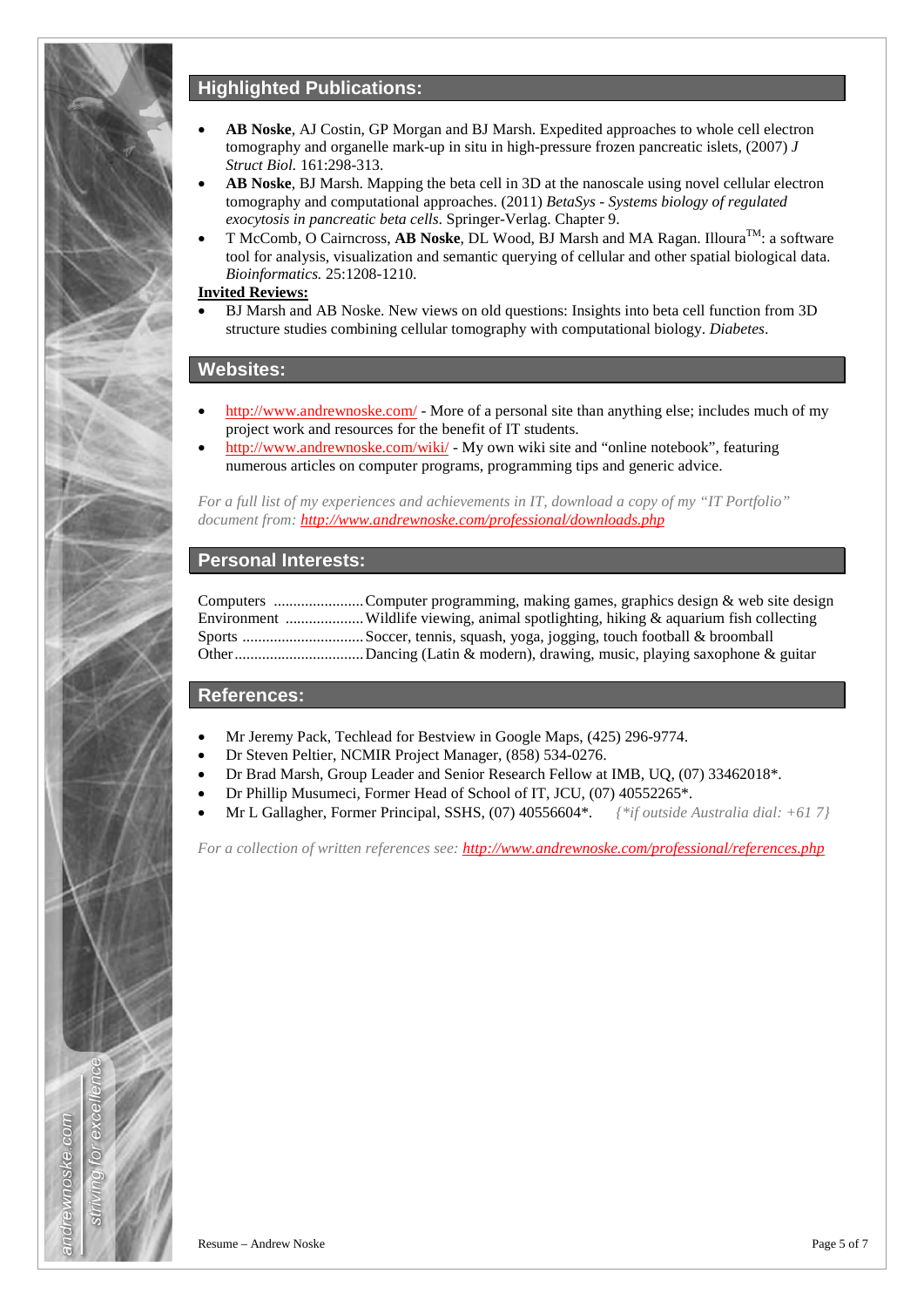

# **Software Skills Matrix:**

|                   |                |                           | Proficiency | <b>Software</b>                                            | <b>Comments and Examples of Use</b>                                                                                |
|-------------------|----------------|---------------------------|-------------|------------------------------------------------------------|--------------------------------------------------------------------------------------------------------------------|
| excellent⇔limited |                |                           |             |                                                            |                                                                                                                    |
|                   |                |                           |             | <b>Graphics, Web Design, Sound and Animation Programs:</b> |                                                                                                                    |
| $\mathbf X$       |                |                           |             | Adobe Dreamweaver                                          | I use Dreamweaver for most of my personal web design.                                                              |
| X                 |                |                           |             | Abode Photoshop                                            | Have written several of my own scripts, macros and visual                                                          |
|                   |                |                           |             |                                                            | basic interfaces which interact with Adobe Photoshop.                                                              |
| X                 |                |                           |             | Adobe Illustrator                                          | Use to produce figures for scientific publications.                                                                |
| X                 |                |                           |             | <b>Adobe Fireworks</b>                                     | My favourite program for rapid graphic design projects.                                                            |
|                   | Χ              |                           |             | Adobe Premier                                              | Produced several promotional videos during PhD.                                                                    |
| X                 |                |                           |             | Adobe Flash                                                | Is one of my strongest programs, and enjoy ActionScript.                                                           |
|                   |                |                           |             |                                                            | Produced: several interactive games & websites.                                                                    |
|                   | X              |                           |             | Adobe Captivate                                            | I'm a big advocator and producer of video tutorials, but prefer                                                    |
|                   |                |                           |             |                                                            | screenr.com, Camtasia Studio and Snapz (for Mac).                                                                  |
|                   |                | X                         |             | Adobe Director                                             | Produced: simple shockwave games & an interactive portfolio.                                                       |
| X                 | X              |                           |             | Cinema4D                                                   | Produced: many cell animations, have coded my own COFFEE                                                           |
|                   |                |                           |             |                                                            | and $C++$ Cinema 4D plugins to accelerate the design process.                                                      |
|                   |                | Χ                         |             | 3D Studio Max                                              | Have created several models, some featured on the cover page.                                                      |
|                   |                | X                         |             | <b>AutoCAD</b>                                             | Back in undergrad: used to design and build benches.                                                               |
|                   |                | $\overline{X}$            |             | Amira                                                      | Started with this and Imaris (similar program) only recently.                                                      |
|                   | X              |                           |             | QuickTime Pro                                              | I often use QuickTime to create, combine and export .mov files.                                                    |
|                   |                |                           |             | <b>Programming Languages:</b>                              |                                                                                                                    |
| X                 |                |                           |             | $C/C++$                                                    | <i>I</i> have over 7 years experience with $C++$ (and <b>OpenGL</b> ).                                             |
|                   |                |                           |             |                                                            | Produced: "3D dance factory program" and did all my PhD                                                            |
|                   |                |                           |             |                                                            | programming in $C_{++}$ . I have become proficient with $\mathbf{Q}t$ ( $\mathbf{Q}t$                              |
|                   |                |                           |             |                                                            | framework) and wxWidgets. Most recently: Have earned " $C++$                                                       |
|                   |                |                           |             |                                                            | readability" at Google.                                                                                            |
|                   | X              |                           |             | C#                                                         | Quite a nice language actually - nicer than Java.                                                                  |
| X                 | X              |                           |             | JavaScript, HTML, CSS                                      | Have designed many websites with JavaScript and CSS. Have                                                          |
|                   |                |                           |             |                                                            | earned JavaScript readabily and use "Google Closure"                                                               |
|                   |                |                           |             |                                                            | (similar function to JQuery) at Google.                                                                            |
| X                 | X              |                           |             | PHP                                                        | Despite its security flaws I have a soft spot for PHP.                                                             |
|                   |                | X                         |             | <b>JSP</b>                                                 | Tutored how to setup/use Apache Tomcat.                                                                            |
|                   | X              |                           |             | MySQL                                                      | Most recently have been playing with spatial dataset structures/                                                   |
|                   |                |                           |             |                                                            | geographic information systems using postGIS in postgreSQL.                                                        |
|                   |                | X                         |             | Go                                                         | Have written some code for Google logs analysis in Go.                                                             |
|                   |                |                           | X           | Python                                                     | Used for our system monitoring code for Google Maps, hope to                                                       |
|                   |                |                           |             |                                                            | use more soon.                                                                                                     |
|                   |                | X                         |             | Octave                                                     | Did a Stanford online machine learning course where I learnt                                                       |
|                   | X <sub>1</sub> | $\boldsymbol{\mathrm{X}}$ |             | Visual Basic                                               | Octave and wrote up a wiki page on Octave and R.<br>Not a fan on VB, but have used in the past to produce a memory |
|                   |                |                           |             |                                                            | board game and "exam creator" program.                                                                             |
|                   | X              |                           |             | VB 6 Macros                                                | Saved countless hours during my honours by writing my own                                                          |
|                   |                |                           |             |                                                            | Macros for Word, Excel and even PowerPoint (long time ago).                                                        |
|                   | X              | X                         |             | Java                                                       | Great idea, although slow and can be nasty to setup.                                                               |
|                   |                |                           |             | <b>Programming Environments:</b>                           |                                                                                                                    |
|                   | X              |                           |             | Eclipse IDE                                                | I use Eclipse as my primary IDE at Google.                                                                         |
|                   | $\mathbf X$    |                           |             | .NET Environment                                           | I'm a big fan of code folding, so often use this for $C#$ and $C++$                                                |
|                   | X              |                           |             | Visual Studio 6                                            | Used throughout undergrad – especially MS Visual $C++6$ .                                                          |
|                   | X              |                           |             | X Code                                                     | Used to create two GUI program and several $C_{++}$ plugins for                                                    |
|                   |                |                           |             |                                                            | IMOD.                                                                                                              |